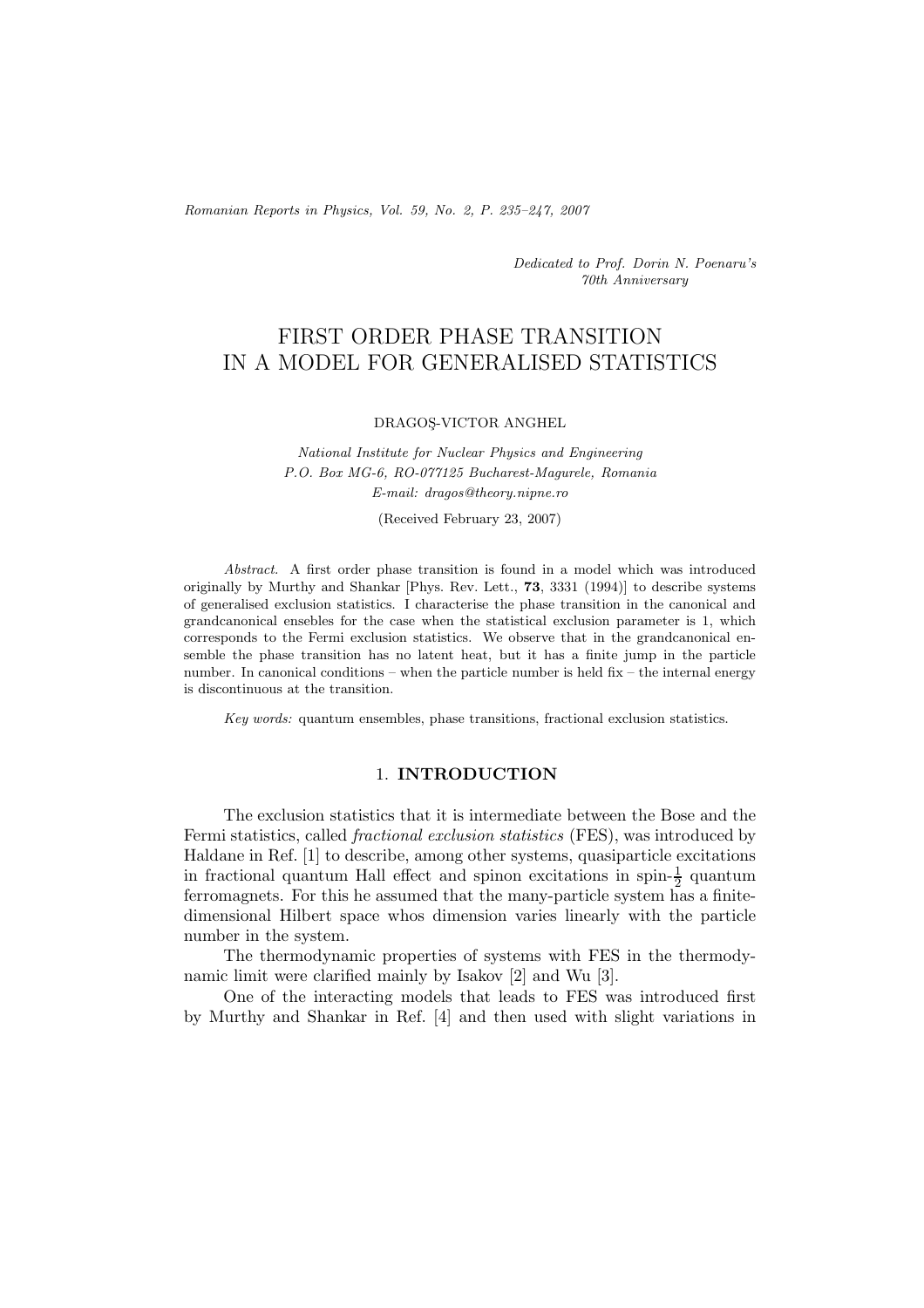different contexts by various authors (see for example [5, 6, 7, 8]). To explain the model, let us assume for the beginning that we have an ideal gas of bosons, with the single particle levels denoted by  $\epsilon_i$ ,  $i = 0, 1, \ldots$  and  $\epsilon_i \leq \epsilon_{i+1}$  for any i. I also assume, for the sake of clarity, that the energy levels are equidistant and I introduce the *density of states*,  $\sigma \equiv (\epsilon_{i+1} - \epsilon_i)^{-1}$ . The interaction between particles changes the energy levels in such a way that the energy level i changes its energy to

$$
\tilde{\epsilon}_i \equiv \tilde{\epsilon}(\epsilon_i) = \epsilon_i + \sigma^{-1} g N_{i-} + \sigma^{-1} h_0 \max(n_i - 1, 0), \qquad (1)
$$

where  $n_i$  is the numer of particles on the level i, while  $N_i = \sum_{j \leq i} n_j$  is the number of particles below the level i. By  $\max(a, b)$  I denote the maximum of number of particles below the level i. By  $max(a, b)$  I denote the maximum of a and b. The constants g and  $h_0$  are adimensional interaction parameters. In order to ensure the stability of the system, I impose from the beginning  $h_0 \geq 0$ and  $q \geq 0$ . Obviously,  $h_0 = q = 0$  corresponds to the ideal Bose gas.

Let us now analyse the (quasi)continous limit. In this limit we can relax the condition of having an equidistant single particle spectrum and describe the system only by the *average* density of states  $\sigma$ . Then for any  $\epsilon > 0$ , if there are no macroscopically populated energy levels – i.e., in the absence of condensation –,  $n(\epsilon)$  is much smaller than  $N_{\epsilon-}$  and we can write

$$
\tilde{\epsilon}(\epsilon) = \epsilon + g \int_0^{\epsilon} n(\epsilon) d\epsilon.
$$
 (2)

Even for  $\epsilon = 0$  we can neglect the microscopic offset  $\sigma^{-1}h_0n(\epsilon = 0)$  of the groundstate – which has no contribution to the thermodynamics of the system – and write  $\tilde{\epsilon}(0) = 0$ .

Now we can prove the generalised exclusion statistics character of the system. For this, I will take the arbitrary interval  $[\tilde{\epsilon}_1, \tilde{\epsilon}_u]$ , which contains a large enough number of particles,  $n_{[\tilde{\epsilon}_\mathrm{l},\tilde{\epsilon}_\mathrm{u}]},$  and calculate the number of states it contains. The energies  $\tilde{\epsilon}_l$  and  $\tilde{\epsilon}_u$  are related to the energy levels in the noninteracting system,  $\epsilon_1$  and  $\epsilon_1$ , by the relations

$$
\tilde{\epsilon}_{\mathbf{l}} = \epsilon_{\mathbf{l}} + \sigma^{-1} [g N_{\tilde{\epsilon}_{\mathbf{l}-}} + h_0 \max(n_{\tilde{\epsilon}_{\mathbf{l}}}, 0)], \qquad (3)
$$

$$
\tilde{\epsilon}_{\mathbf{u}} = \epsilon_{\mathbf{u}} + \sigma^{-1} [g(N_{\tilde{\epsilon}_{1-}} + n_{[\tilde{\epsilon}_1, \tilde{\epsilon}_{\mathbf{u}}]}) + h_0 \max(n_{\tilde{\epsilon}_{\mathbf{u}}}, 0)]. \tag{4}
$$

For enough many energy states in the interval  $(n_{[\tilde{\epsilon}_1, \tilde{\epsilon}_u]} \gg n_{\tilde{\epsilon}_1}, n_{\tilde{\epsilon}_u})$  I can write the number of states between  $\tilde{\epsilon}_l$  and  $\tilde{\epsilon}_u$  as

$$
d_{\left[\tilde{\epsilon}_{1},\tilde{\epsilon}_{u}\right]} = \sigma(\epsilon_{u} - \epsilon_{l}) = \sigma(\tilde{\epsilon}_{u} - \tilde{\epsilon}_{l}) - n_{\left[\tilde{\epsilon}_{1},\tilde{\epsilon}_{u}\right]}g. \tag{5}
$$

Relation (5) is linear in the number of particles in the interval and gives an *effective exclusion statistics parameter*  $\alpha = g$  [5, 6, 7, 8]. The case  $\alpha = 0$ corresponds to Bosons, whereas  $\alpha = 1$  corresponds to Fermions. Therefore the interacting gas is described as an "ideal" gas of particles of generalised statistics, with the *same*, constant density of states  $\sigma$ .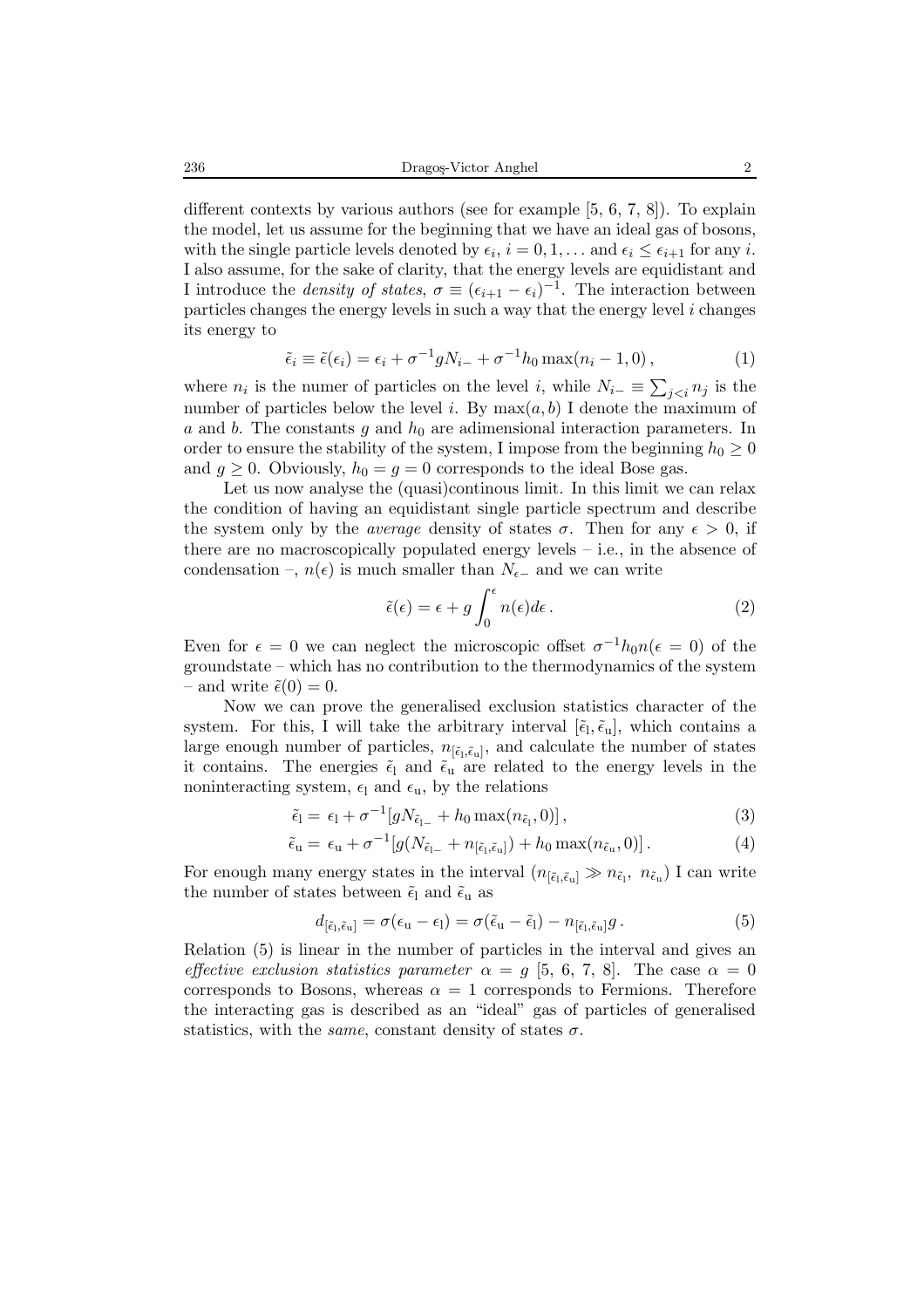3 First order phase transition 237

The thermodynamics of such a system is obtained by splitting the energy axis into intervals which are small enough, so that the energy variations caused by different rearrangements of particles in any of the intervals are insignificant, but which are also sufficiently large, so that each interval contains a large number of particles and energy levels. If we number these energy intervals by capital letters (e.g.  $I = 0, 1, \ldots$ ) and the interval I contains  $\delta n_I$  particles and  $d_I$  energy levels, then the number of microstates obtained by rearranging the particles in this interval is

$$
w_i = \frac{(\delta n_I + d_I)!}{\delta n_I! d_I!}.
$$
\n(6)

Summing up the number of microstates, multiplied by their statistical weights, one obtains the partition function, from which, by taking the logarithm and using the Stirling formula, one calculates the thermodynamic potential and entropy (see for example [2, 3, 9]). The thermodynamic potentials have been put into an universal form for any  $\alpha$  by writing them in terms of polylogarithm functions [8], as previously done independently for Bosons ( $\alpha = 0$ ) and Fermions ( $\alpha = 1$ ) by Lee [10] and Viefers, Ravndal, and Haugset [11]. For example the grandcanonical potential,  $\Omega$ , and the entropy, S, can be written in the form

$$
\Omega = -U = \frac{1 - \alpha N^2}{2} + (k_{\rm B}T)^2 \sigma Li_2(-y_0),\tag{7a}
$$

$$
S = -k_{\rm B}^2 T \sigma [2Li_2(-y_0) + \log (1 + y_0) \log y_0], \tag{7b}
$$

if we define  $y_0$  by the equation  $(1 + y_0)^{1-\alpha}/y_0 = e^{-\mu/k_B T}$ . In Eq. (7a) N is the total particle number in the system and  $\mu$  is the chemical potential.

Equation (7b) shows that the entropy of any system of constant DOS is independent of the exclusion statistics parameter  $\alpha$  [8]. From here follows that in canonical conditions the systems of any exclusion statistics, but of the same, constant density of states, are identical from the thermodynamic point of view. This property has been given the name of *thermodynamic equivalence* of systems of constant DOS [10].

#### 1.1. THERMODYNAMIC EQUIVALENCE

Apparently  $h_0$  plays no role in the model since does not enter any of the macroscopic equations  $(5)$ ,  $(6)$ , or  $(7)$ . For this reason it has been in general neglected [7], if not entirely discarded [4, 5, 6, 9, 12]. After all, a thermodynamic Bose system is usually thought of as an infinite Bose gas, with  $\sigma \to \infty$ ,  $N \to \infty$ , and finite density  $\rho \equiv N/\sigma$ . Such a gas does not condense at any finite temperature, so there is no reason to consider  $h_0$ .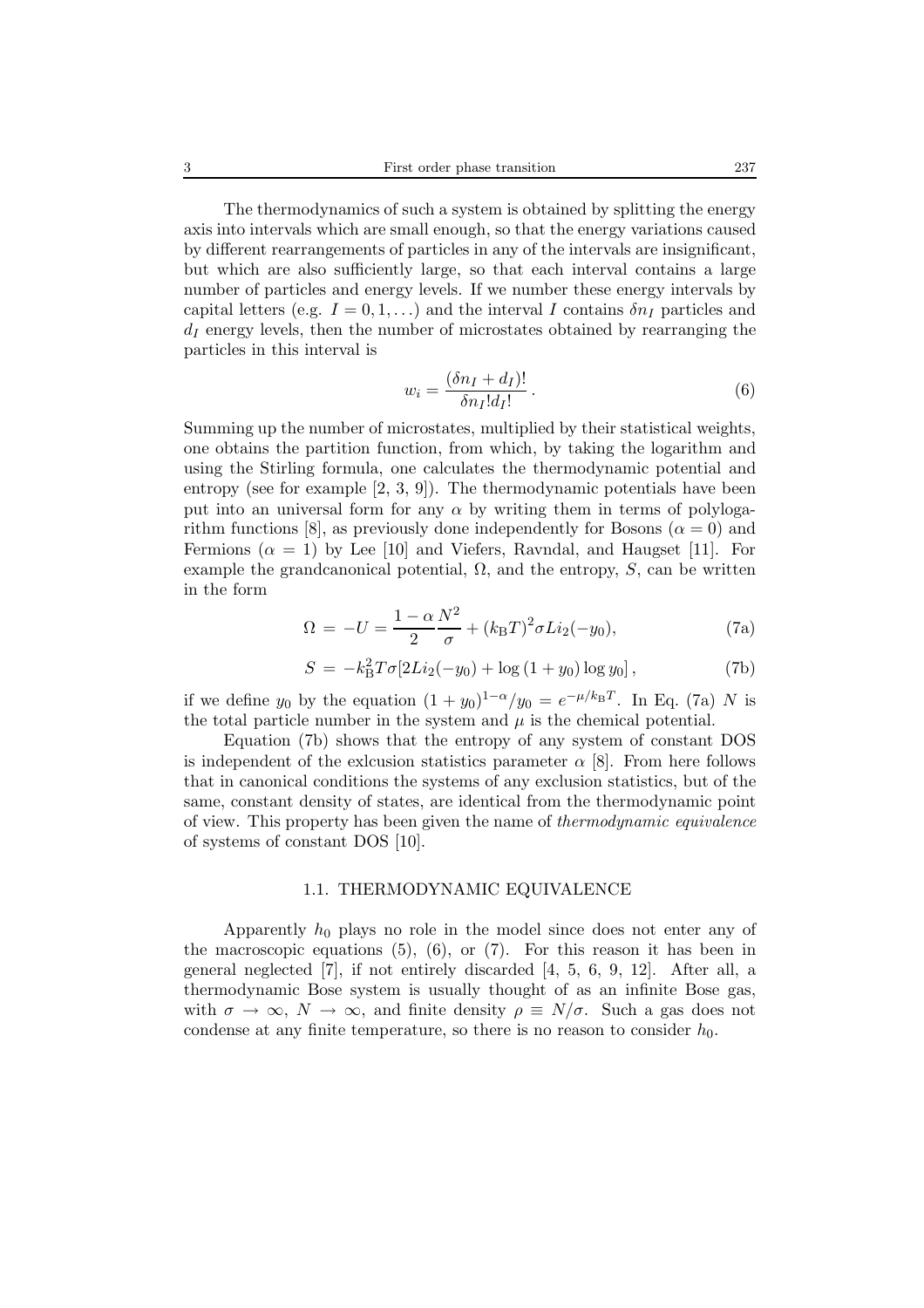238 Dragoş-Victor Anghel 4

Moreover, the model can be built from a fermionic perspective. In [8] I showed that the microscopic reason for the thermodynamic equivalence between a Bose and a Fermi system of the same, constant density of states is the possibility to make a one-to-one mapping between the microscopic configurations of bosons and the microscopic configurations of fermions, with the same excitation energy [13]. By this mapping, the bosons that lay on the same energy level are transformed into a group of "close packed" fermions, i.e. into a group of fermions which occupy all the states into a single-particle energy interval (more details are given in Refs. [8, 13]). In such a case, the single particle energies of the interacting Fermi gas corresponding to Eq. (1) should be written as

$$
\tilde{\epsilon}_i \equiv \tilde{\epsilon}(\epsilon_i) = \epsilon_i + \sigma^{-1} g^{(F)} N_{i-} + \sigma^{-1} h_0^{(F)} \max(n_I^{(F)} - 1, 0), \qquad (8)
$$

with  $g^{(F)} = 1-g$  and  $h_0^{(F)} = h_0 - 0.5$ . In this description,  $n_I^{(F)}$  is the number of fermions in the "close-packed" group that contains the particle on the level *i* fermions in the "close-packed" group that contains the particle on the level i. Since at temperature T in any small energy interval  $\delta \epsilon$ , centered at  $\tilde{\epsilon}$ , there are on average  $\sigma \delta \epsilon / \{1 + \exp[\beta(\mu - \tilde{\epsilon})]\}$  ( $\neq 0$ ) holes, we cannot expect that a macroscopical interval along the energy axis will be "close-packed," so from this perspective also – maybe even more clearly – the parameter  $h_0$  does not appear to have any macroscopic significance.

### 1.2. THE ROLE OF  $h_0$

Infinite systems of constant density of states are indeed not condensed at any finite temperature, as stated before. Nevertheless, in finite systems, a significant fraction of particles may accumulate on the ground state at low enough temperature in Bose systems, or it can arrange in a close-packed (or degenerate) configuration on the lowest energy levels in Fermi systems [14]. Therefore, at low enough temperature we should take into account separately the population of the ground state in Bose systems or the corresponding degenerate fermionic subsystem and I shall refer to them as the Bose or the Fermi condensates [14].

By doing so, in Ref. [8] I showed that if  $h_0 < 0.5 g$  the system undergoes a first order phase transition for any  $\alpha$ . In this paper I will describe in detail the phase transition for  $\alpha = 1$ . In Section 2 I calculate the partition functions and I show how the phase transition occures in grandcanonical (Section 2.1) and canonical systems (Section 2.2). In Section 3 I calculate the discontinuities that appear in the thermodynamical functions at the phase transitions. I shall show that in the grandcanonical ensemble the internal energy is continuous at the transition, while the particle number has a jump. However, in the canonical ensemble, since the particle number is conserved, the internal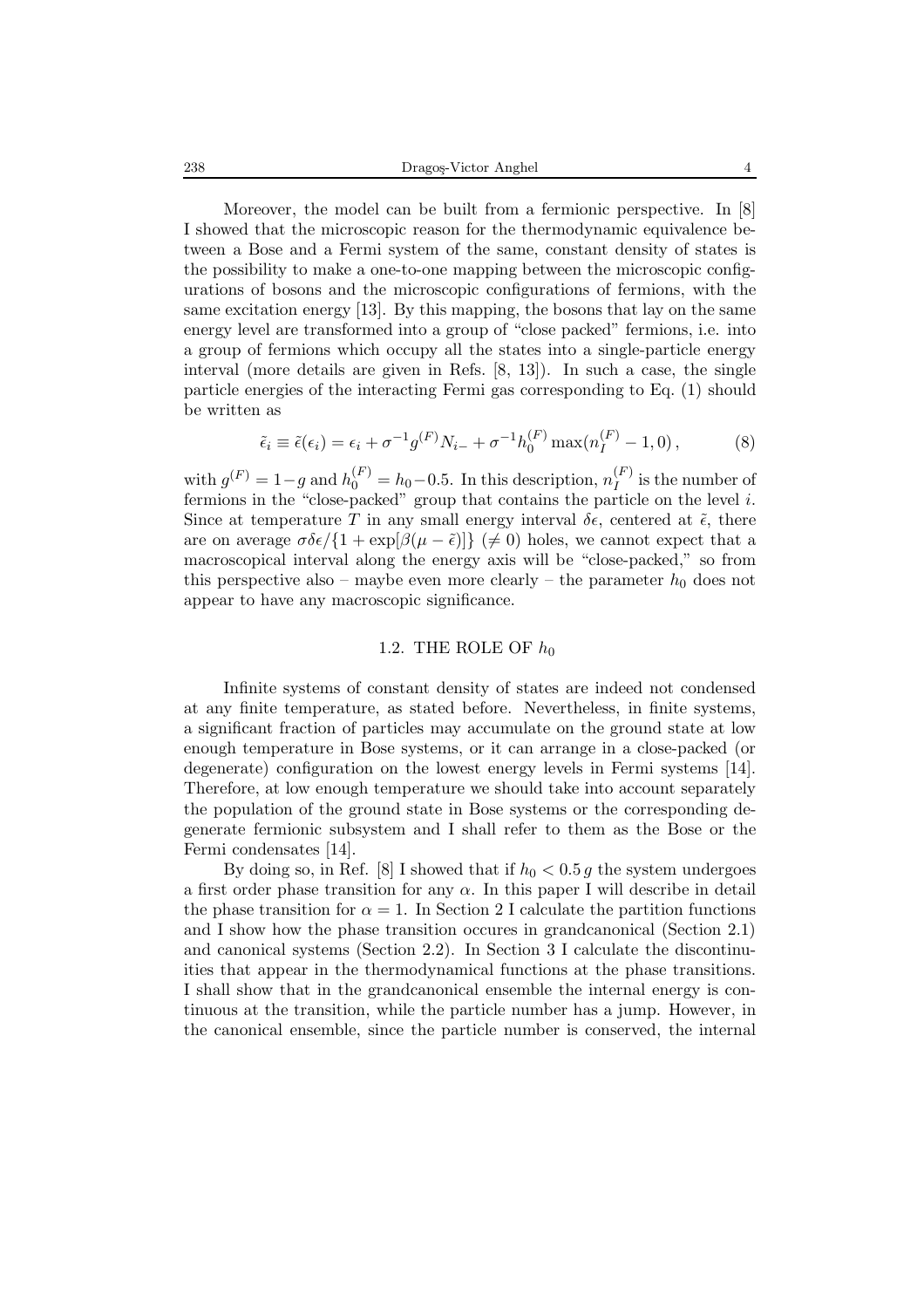energy is discontinuous at the phase transition. Last section is reserved for conclusions.

## 2. **THE PHASE TRANSITION**

#### 2.1. THE GRANDCANONICAL ENSEMBLE

From now on I shall discuss the case  $\alpha = q = 1$ . Although the analysis is equally easy from Bose and Fermi perspectives, for easier reference to the calculations in [8] I shall adopt here the bosonic picture.

To emphasise the condensate, I write the grandcanonical partition function as a sum of terms corresponding to different values of  $n_0$  (the population of the condensate) [8],

$$
\mathcal{Z} = \sum_{n_o} \mathcal{Z}_{n_0} \equiv \sum_{n_o} e^{-\beta \frac{h_0 n_0^2}{\sigma} + \beta \mu n_0} \cdot \prod_{i=1}^{\infty} e^{-\beta (\tilde{\epsilon}_i - \mu) n_i}
$$

$$
\equiv \sum_{n_o} e^{-\beta \frac{h_0 n_0^2}{\sigma} + \beta \mu n_0} \cdot \mathcal{Z}_{\text{ex}}(n_0, \beta).
$$
(9)

The "partial" partition function,  $\mathcal{Z}_{n_0}$ , is proportional to the probability that a configuration with  $n_0$  particles in the condensate occures. As it happens usually at a first order phase transition, the partition function in some parameter space develops two maxima. In each of the phases one maximum is dominant and the equilibrium state of the system corresponds to it. As we change from one phase to the other by varying some of the thermodynamic parameters of the system (e.g. the temperature or the chemical potential), the difference between the two maxima decreases and they become equal at the phase transition. Moving further into the second phase, the maximum corresponding to it becomes dominant. For our system, the parameter with which we describe the phase transition is the population of the condensate,  $n_0$ .

Therefore, instead of calculating the whole partition function, I calculate  $\mathcal{Z}_{n_0}$  and analyse its maxima. It is easier to work with  $\ln \mathcal{Z}_{n_0}$ , which is

$$
\ln \mathcal{Z}_{n_0} = -\beta \frac{h_0 n_0^2}{\sigma} + \beta \mu n_0 + \ln \mathcal{Z}_{\text{ex}}(n_0, \beta). \tag{10}
$$

I introduce the dimensionless quantities  $a \equiv \beta \mu$ ,  $\xi \equiv \beta N/\sigma$ , and  $\xi_0 \equiv \beta n_0/\sigma$ . In these notations Eq. (10) becomes

$$
\beta \sigma^{-1} \ln \mathcal{Z}_{n_0} = -h_0 \xi_0^2 + a \xi_0 + \beta \sigma^{-1} \ln \mathcal{Z}_{\text{ex}}(n_0, \beta). \tag{11}
$$

According to the calculation procedure outlined in Section 1,  $\mathcal{Z}_{\text{ex}}(n_0, \beta)$  is the partition function of a Fermi gas with the same chemical potential and with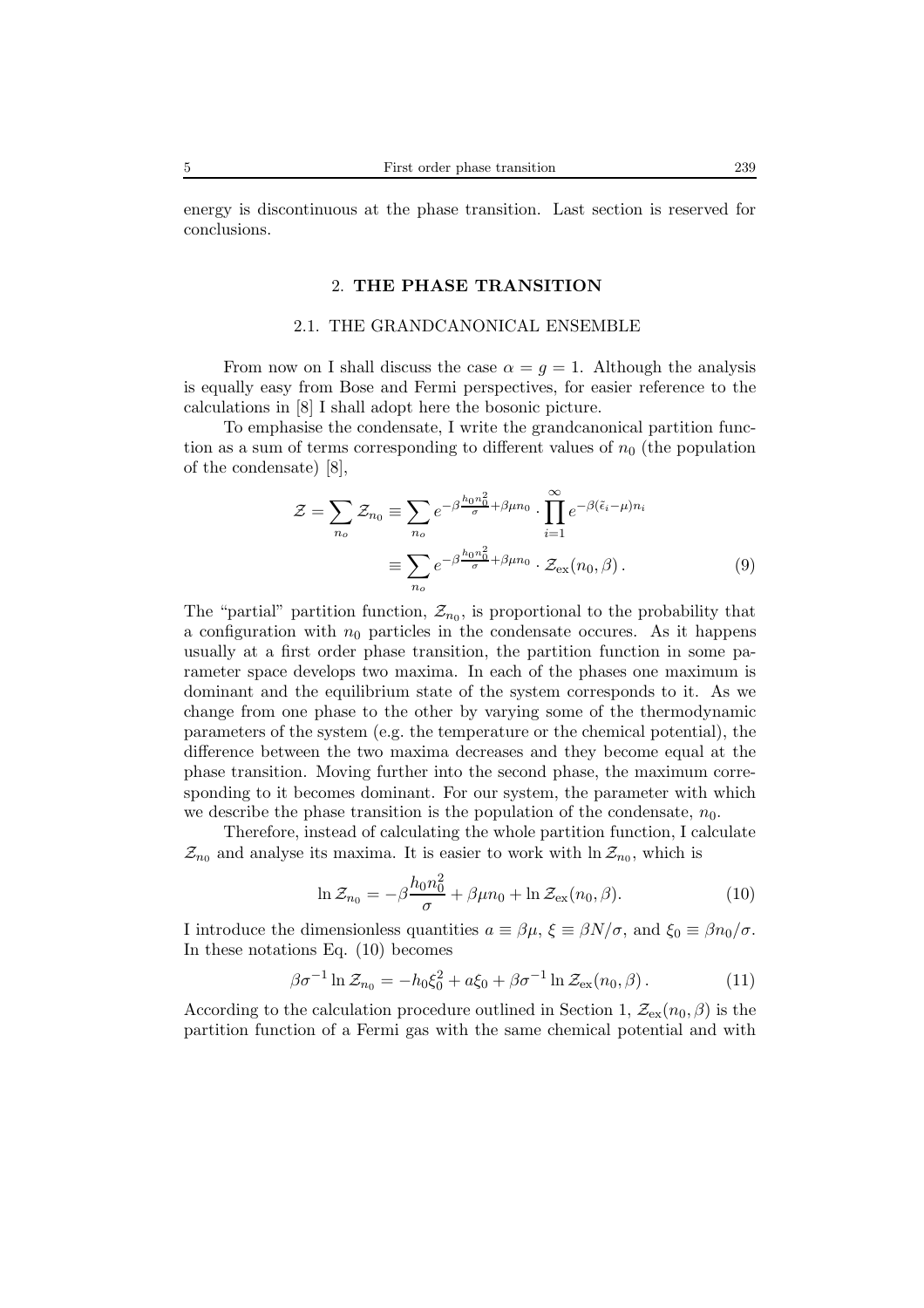a single particle spectrum that starts at  $\tilde{\epsilon}_1$ :

$$
\ln \mathcal{Z}_{\text{ex}}(n_0, \beta) = \int_{\tilde{\epsilon}_1}^{\infty} \ln \left( 1 + e^{a - \beta \epsilon} \right) \sigma d\epsilon.
$$
 (12)

In Ref. [8] I showed that condensation may occure only on the first energy level, so I can write  $\tilde{\epsilon}_1 = \epsilon_1 + n_0 \sigma^{-1} \equiv \sigma^{-1}(1 + n_0)$ , which leads to

$$
\beta \sigma^{-1} \ln \mathcal{Z}_{\text{ex}}(n_0, \beta) = \int_{\sigma^{-1}(1+n_0)}^{\infty} \ln \left( 1 + e^{a - \beta \epsilon} \right) \beta d\epsilon
$$

$$
= \int_{\beta \sigma^{-1} + \xi_0}^{\infty} \ln \left( 1 + e^{a - x} \right) dx. \tag{13}
$$

I plug this into (11) and I get

$$
\beta \sigma^{-1} \ln \mathcal{Z}_{n_0} = -h_0 \xi_0^2 + a \xi_0 + \int_0^\infty \ln \left( 1 + e^{a - \xi_0 - \beta \sigma^{-1} - x} \right) dx
$$
  

$$
\equiv -h_0 \xi_0^2 + a \xi_0 - Li_2(-e^{a - \beta \sigma^{-1} - \xi_0}), \tag{14}
$$

where I used the notation

$$
Li_n(z) \equiv \frac{1}{\Gamma(n)} \int_0^\infty \frac{x^{n-1} \, dx}{e^x z - 1} = \frac{z}{1^n} + \frac{z^2}{2^n} + \frac{z^3}{3^n} + \cdots \tag{15}
$$

for the polylogarithmic function of order  $n$  [15, 16].

Now we have to find and compare the maxima of  $\ln \mathcal{Z}_{n_0}$ . If  $\ln \mathcal{Z}_{n_0}$  forms two maxima, then our system has two phases. In each of the phases one maximum is dominant and  $n_0$ , together with all the measurable thermodynamic quantities, take the values corresponding to this maximum [17, 18, 19, 20]. Since  $\ln \mathcal{Z}_{n_0}$  is a smooth function, we find its extrema at  $n_0 > 0$  by equating to zero its derivatives with respect to  $n_0$  or, more conveniently, with respect to  $\xi_0$ :

$$
0 = \frac{\partial(\beta \sigma^{-1} \ln \mathcal{Z}_{n_0})}{\partial \xi_0} = -2h_0 \xi_0 + a - \ln \left( 1 + e^{a - \beta \sigma^{-1} - \xi_0} \right). \tag{16}
$$

We transform it a bit, to obtain

$$
\beta \sigma^{-1} + \xi_0 (1 - 2h_0) = \ln \left[ 1 + e^{-(a - \xi_0) + \beta \sigma^{-1}} \right]. \tag{17}
$$

For an ideal Fermi gas,  $h_0 = 1/2$  and we reobtain the equation for the Fermi condensate in ideal gases of constant  $\sigma$  [14]:

$$
\beta \sigma^{-1} = \ln \left[ 1 + e^{-(a - \xi_0) + \beta \sigma^{-1}} \right].
$$
 (18)

In general, if  $h_0 > 1/2$ , the derivative  $\partial(\beta \sigma^{-1} \ln \mathcal{Z}_{n_0})/\partial \xi_0$  is always negative and  $\mathcal{Z}_{n_0}$  has only one maximum at  $n_0 = 0$ . We have therefore only one (uncondensed) phase for any  $\alpha$  [8].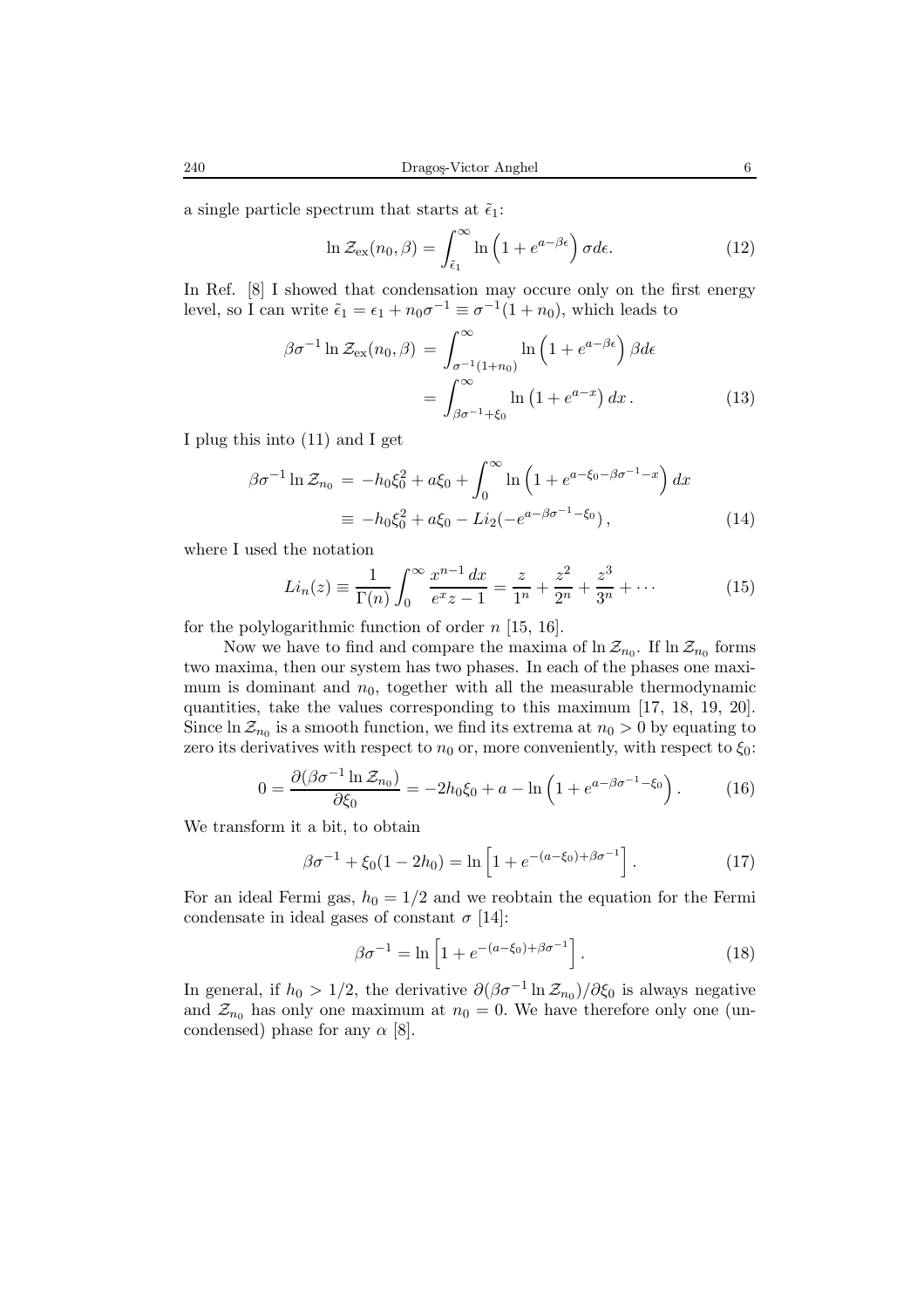$$
\xi_0(1 - 2h_0) = \ln\left[1 + e^{\xi_0 - a}\right].
$$
\n(19)

Equation (19) is easy to interpret. For small enough a, the functions  $\xi_0(1-2h_0)$ and  $\ln[1 + \exp(\xi_0 - a)]$  do not cross each-other, so we have no solution for (19) and  $\mathcal{Z}_{n_0}$  has only one maximum at  $n_0 = 0$  – no condensate. This situation is plotted with continuous lines in the right upper and lower plots of Fig. 1.

Canonical partition function

Grandcanonical partition function



Derivative of the canonical partitionD<del>eminattione</del> of the grandcanonical partition function



Fig.  $1 -$ The partition functions of the canonical and grandcanonical ensembles and their derivatives.

As a increases,  $\xi_0(1-2h_0)$  becomes tangent to  $\ln[1+\exp(\xi_0-a)]$  when

$$
\frac{d}{d\xi_0} \ln[1 + e^{\xi_0 - a}] = \frac{1}{1 + e^{a - \xi_0}} = 1 - 2h_0,
$$

which happends at  $\xi_{0,t} = a - \ln[2h_0/(1-2h_0)]$ . Plugging  $\xi_{0,t}$  into Eq. (19) I get

$$
a_t = -\frac{2h_0 \ln(2h_0) + (1 - 2h_0) \ln(1 - 2h_0)}{1 - 2h_0}.
$$
\n(20)

This situation is drawn in dashed lines in the right-hand plots of Fig. 1.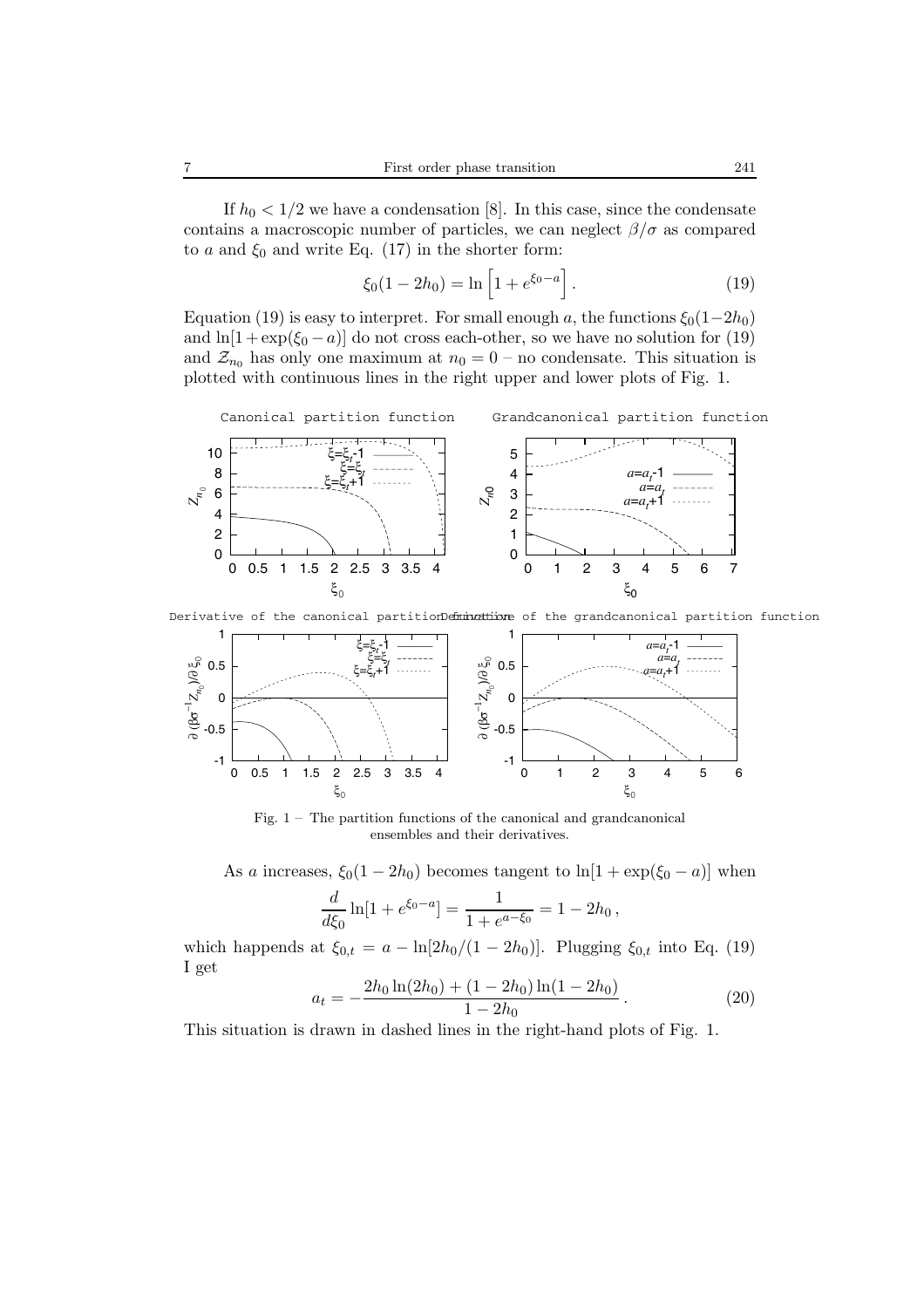For  $a>a_t$ , Eq. (19) has two solutions,  $\xi_{0,1}$  and  $\xi_{0,2}$ , with  $\xi_{0,1} < \xi_{0,2}$ . This means that for  $\xi_0 < \xi_{0,1}$  the partition function  $\mathcal{Z}_{n_0}$  decreases with increasing  $n_0$ , for  $\xi_{0,1} < \xi_0 < \xi_{0,2}$ ,  $\mathcal{Z}_{n_0}$  increases with  $n_0$ , and finally for  $\xi_0 > \xi_{0,2}$ ,  $\mathcal{Z}_{n_0}$ decreases again. The two competing maxima of  $\mathcal{Z}_{n_0}$ , one at  $n_0 = 0$  and the other one at  $n_0 = k_B T \sigma \xi_{0,2}$ , indicate a potential phase transition. Indeed, as a increases past  $a_t$ , the relative height of the maximum located at  $\xi_0 = \xi_{0,2}$ increases with respect to the maximum at  $\xi_0 = 0$ , and at a certain critical value,  $a_{cr}$ , we obtain  $\mathcal{Z}_{n_0=0} = \mathcal{Z}_{n_0=k_B T \sigma \xi_{0,2}}$ . Above  $a_{cr}$  the second maximum is higher (see the dotted lines in the plots of Fig. 1),  $\mathcal{Z}_{n_0=0} = \mathcal{Z}_{n_0=k_B T \sigma \xi_{0,2}}$ , and we say that a phase-transition occured. As we shall see in Section 3.1, the (average) internal energy of the gas is conserved at the transition, but the particle number has a jump.

This is a first order phase transition.

#### 2.2. THE CANONICAL ENSEMBLE

Let us now analyse the system in canonical conditions. Neglecting again the microscopic energy step  $\sigma^{-1}$  in the system with interaction, the total particle number is

$$
N \equiv n_0 + N_{\text{ex}} = n_0 + \int_{\tilde{\epsilon}_1}^{\infty} \frac{\sigma d\epsilon}{e^{\beta \epsilon - a} - 1} \approx n_0 + k_B T \sigma \ln\left(1 + e^{a - \xi_0}\right). \tag{21}
$$

If I denote  $\xi_{\text{ex}} \equiv \beta \sigma^{-1} N_{\text{ex}}$ , then

$$
\xi_{\text{ex}} = \ln\left(1 + e^{a - \xi_0}\right) \tag{22}
$$

and Eq. (21) becomes

$$
\xi = \xi_0 + \xi_{\text{ex}} = \xi_0 + \ln\left(1 + e^{a - \xi_0}\right). \tag{23}
$$

In the canonical ensemble I express a in terms of  $\xi$  and  $\xi_0$ ,

$$
a = \xi_0 + \ln\left(e^{\xi - \xi_0} - 1\right) \,,\tag{24}
$$

and then I write the parition function  $\beta \sigma^{-1} \mathcal{Z}_{n_0}$  in terms of  $\xi$  and  $\xi_0$ :

$$
\beta \sigma^{-1} \mathcal{Z}_{n_0} = (1 - h_0) \xi_0^2 + \xi_0 \ln \left( e^{\xi - \xi_0} - 1 \right) + \int_0^\infty \ln \left[ 1 + \left( e^{\xi - \xi_0} - 1 \right) e^{-x} \right]
$$

$$
= (1 - h_0) \xi_0^2 + \xi_0 \ln \left( e^{\xi - \xi_0} - 1 \right) - Li_2 \left( 1 - e^{\xi - \xi_0} \right). \tag{25}
$$

Using Eq. (25) I can find the maximum of  $\beta \sigma^{-1} \mathcal{Z}_{n_0}$  at fixed  $\xi$ , and for this I equate the derivative  $\partial(\beta\sigma^{-1}\mathcal{Z}_{n_0})/\partial\xi_0$  to zero,

$$
\frac{\partial}{\partial \xi_0} (\beta \sigma^{-1} \mathcal{Z}_{n_0}) = (1 - 2h_0)\xi_0 + \ln\left(1 - e^{\xi_0 - \xi}\right) - \frac{\xi}{e^{\xi - \xi_0} - 1} = 0. \tag{26a}
$$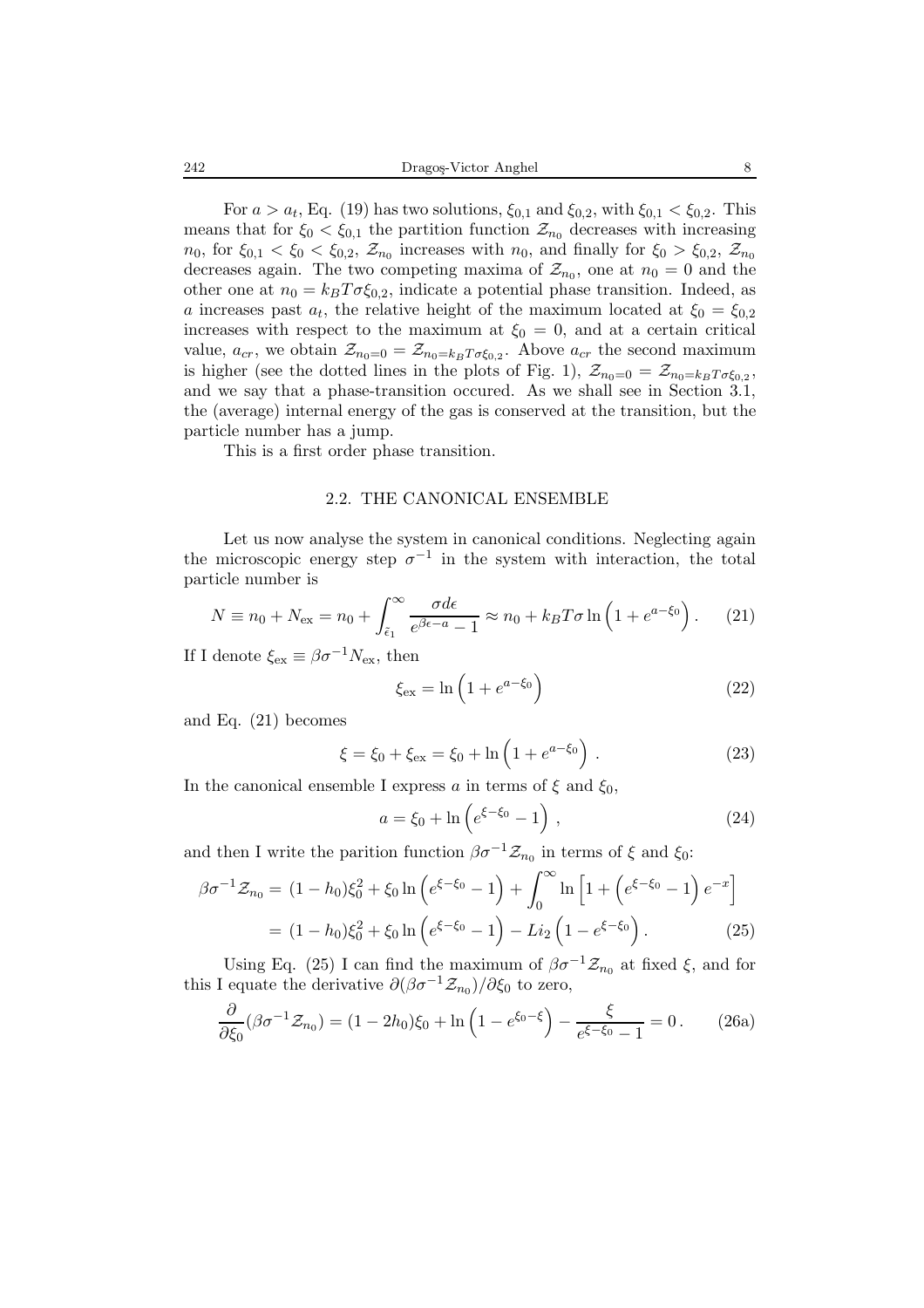To discuss the solutions of Eq. (26), it is better to write it in the form

$$
(1 - 2h_0)\xi_0 = \frac{\xi}{e^{\xi - \xi_0} - 1} - \ln\left(1 - e^{\xi_0 - \xi}\right)
$$
 (26b)

and denote the r.h.s. by  $f(\xi, \xi_0)$ . The first and the second derivative of  $f(\xi, \xi_0)$ ,

$$
\frac{\partial f(\xi, \xi_0)}{\partial \xi_0} = \frac{\xi e^{\xi - \xi_0} + e^{\xi - \xi_0} - 1}{\left(e^{\xi - \xi_0} - 1\right)^2} > 0
$$

and

$$
\frac{\partial^2 f(\xi, \xi_0)}{\partial \xi_0^2} = \frac{e^{\xi - \xi_0}}{\left(e^{\xi - \xi_0} - 1\right)^3} \left(\xi e^{\xi - \xi_0} + e^{\xi - \xi_0} + \xi - 1\right) > 0
$$

are both bigger than zero for  $\xi > 0$  and  $0 \le \xi_0 \le \xi$ ; therefore  $f(\xi, \xi_0)$ , as a function of  $\xi_0$ , is concave upwards.

To see if we have any solutions, I evaluate  $\partial(\beta\sigma^{-1}\mathcal{Z}_{n_0})/\partial\xi_0$  at  $\xi_0 = 0$ and  $\xi_0 = \xi$ , and I get

$$
\left. \frac{\partial(\beta \sigma^{-1} \mathcal{Z}_{n_0})}{\partial \xi_0} \right|_{n_0=0} = \ln\left(1 - e^{-\xi}\right) - \frac{\xi}{e^{\xi} - 1} < 0, \quad \forall \xi > 0,\tag{27a}
$$

and

$$
\frac{\partial(\beta \sigma^{-1} \mathcal{Z}_{n_0})}{\partial \xi_0}\Big|_{n_0=N} = (1-2h_0)\xi + \lim_{\xi_0 \to \xi} \left[ \ln(\xi - \xi_0) - \frac{\xi}{\xi - \xi_0} \right]
$$
\n
$$
= -\infty, \quad \forall \xi > 0.
$$
\n(27b)

In other words, the concave up-wards function  $f(\xi, \xi_0)$  is bigger than the linear function  $(1 - 2h_0)\xi_0$  at both ends of the interval  $\xi_0 \in [0, \xi]$ , so, if they are not tangent, they must cross each-other either zero times or two times in this interval. Therefore the Eqs. (26) have either no solutions or have two solutions for  $\xi_0 \in (0,\xi)$ .

We have here the same situation as in the grandcanonical ensemble. For small  $\xi$ , Eq. (26b) have no solution. A situation like this is depicted in the left-hand plots in Fig. 1 with solid lines. As  $\xi$  increases, at a certain value  $\xi_t$ , the function  $(1-2h_0)\xi_0$  becomes tangent to  $f(\xi, \xi_0)$ , and  $\mathcal{Z}_{n_0}$ , as a function of  $\xi_0$ , has an inflection at the tangent point, as shown with dashed lines in Fig. 1. For  $\xi > \xi_t$ ,  $\mathcal{Z}_{n_0}$  has two maxima, one at  $\xi_0 = 0$  and another one at  $\xi_0 = \xi_{0,2}$ (I use the same notations as in the canonical ensemble). As  $\xi$  increases above a critical value, say  $\xi_{cr}$ , the maximum formed at  $\xi_{0,2}$  becomes dominant (the dotted lines in Fig. 1) and at  $\xi = \xi_{cr}$  we have a phase transition.

In Fig. 2 I plot for comparison  $\xi_{0,2}$  as a function of  $h_0$  for the grandcanonical (solid line) and canonical (dashed line) ensembles. It is remarcable that although as  $h_0 \rightarrow 0.5$  the Fermi gas approaches the ideal behavior,  $\xi_{0,2}$  does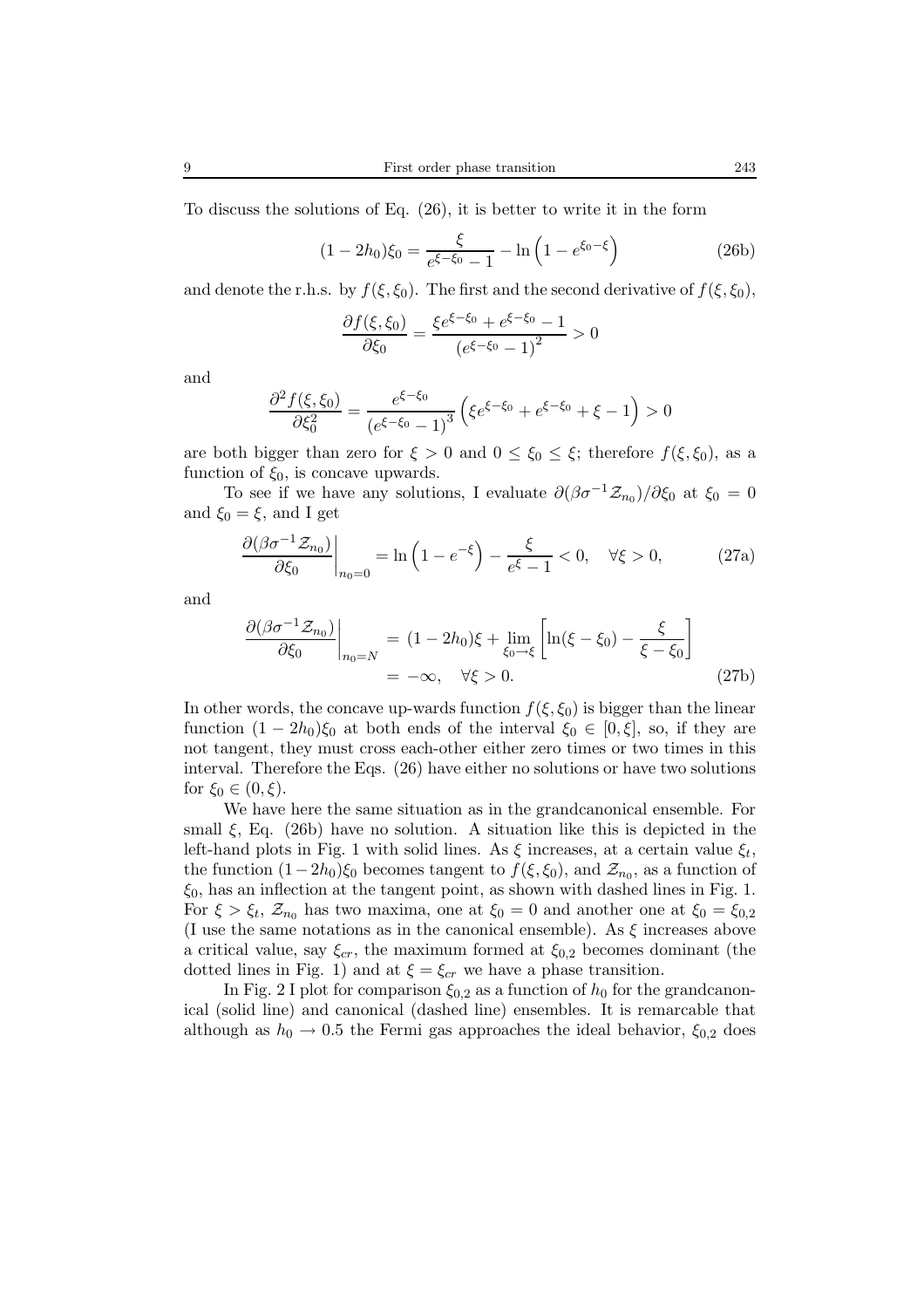not converge to zero, as one would expect (i.e. no condensation in ideal, continous systems). This means that asymptotically, in the noninteracting system a finite fraction of the gas condenses at the transition temperature [14].



Fig. 2 – Comparison between of the jumps of the number of particles in the condensate at the transition temperature, in canonical (dashed line) and grandcanonical (solid line) ensembles.

In Section 3.2 I shall calculate the latent heat of this transition.

## 3. **DISCONTINUITIES AT THE PHASE TRANSITION**

Let us now calculate the jumps of the thermodynamic quantities that occure at the phase transition. Usually one expects that a first order phase transition in the grandcanonical enemble is marked by discontinuities in the internal energy (i.e. a latent heat) and in the particle number. In the canonical ensemble, the particle number is held fixes and the only quantity that may vary is the internal energy. If we think of typical first order phase transitions, like liquid-vapour transition or Bose-Einstein condensation, we observe that they do not show any discontinuity in the internal energy in canonical conditions, but condense gradually as the temperature decreases. Unlike these, the transition described here, under canonical conditions, is marked by a jump of particles in the condensate, accompanied by another jump in the specific heat.

I shall explain these in the next two subsections.

## 3.1. GRANDCANONICAL ENSEMBLE

Let us evaluate first the latent heat of the transition in the grandcanonical ensemble. If we denote by  $U$  the internal energy of the system and introduce the adimensional quantity  $\mathcal{U}(a,\xi_0) \equiv \beta^2 \sigma^{-1} U$ , by standard calculations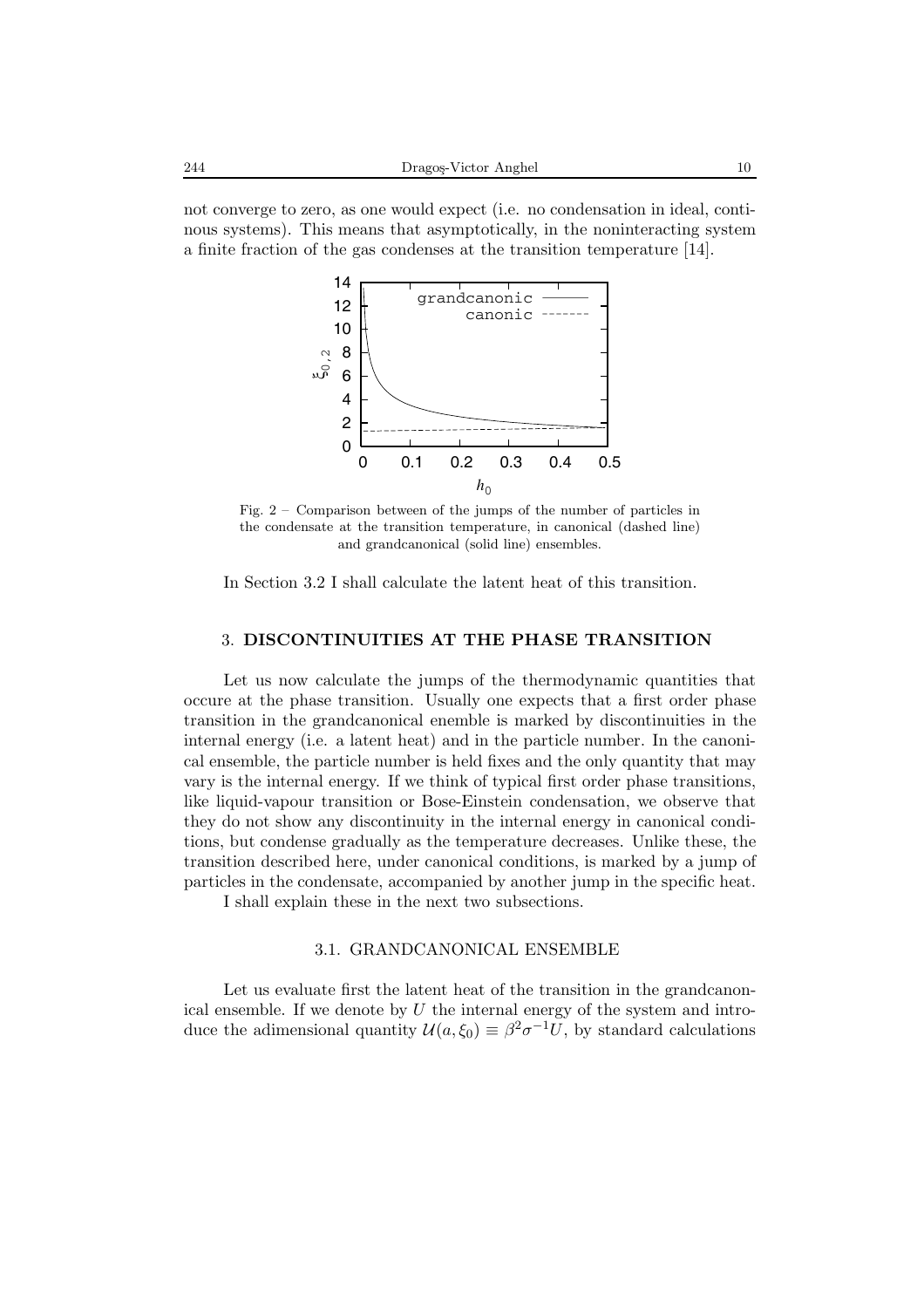I obtain

$$
\mathcal{U}(a,\xi_0) = h_0 \xi_0^2 + \xi_0 \ln \left( 1 + e^{a - \xi_0} \right) + \int_0^\infty \ln \left( 1 + e^{a - \xi_0 - x} \right) dx
$$
  
=  $h_0 \xi_0^2 + \xi_0 \ln \left( 1 + e^{a - \xi_0} \right) - Li_2(-e^{a - \xi_0}).$  (28)

Substracting (14) form (28) and ignoring  $\beta \sigma^{-1}$ , I get

$$
\mathcal{U}(a,\xi_0) - \beta \sigma^{-1} \ln \mathcal{Z}_{n_0} = \xi_0 \left[ \ln \left( 1 + e^{\xi_0 - a} \right) - (1 - 2h_0)\xi_0 \right]
$$

$$
= -\xi_0 \frac{\partial (\beta \sigma^{-1} \ln \mathcal{Z}_{n_0})}{\partial \xi_0}, \tag{29}
$$

so at the phase transition,  $\mathcal{U}(a,\xi_0) = \beta \sigma^{-1} \ln \mathcal{Z}_{n_0}$ , both at  $\xi_0 = 0$  and  $\xi_0 = \xi_{0,2}$  (where  $\xi_{0,2}$  corresponds again to the second maximum of ln  $\mathcal{Z}_{n_0}$ ). But since  $\ln \mathcal{Z}_{n_0}(a,\xi_0 = 0) = \ln \mathcal{Z}_{n_0}(a,\xi_{0,2})$  exactly at the phase transition, it implies that  $\mathcal{U}(a, 0) = \mathcal{U}(a, \xi_{0,2})$  and the grandcanonical latent heat,  $\lambda_q \equiv (k_BT)^2 \sigma [\mathcal{U}(a,\xi_{0,2}) - \mathcal{U}(a,0)]$  is identically zero.



Fig. 3 – The discontinuity of the (average) total particle number in the system (continuous line) and the particle number in the condensate (dashed line) at the transition temperature in the grandcanonical ensemble, as a function of  $h_0$ .

The quantity that varies at the grandcanonical phase transition is the particle number. From Eq. (23) I get directly

$$
\delta \xi_{transition} \equiv \xi(a, \xi_{0,2}) - \xi(a, \xi_0 = 0) = \ln \left[ \frac{1 + e^{\xi_0 - a}}{1 + e^{-a}} \right] > 0. \tag{30}
$$

The function  $\delta \xi_{transition}$  is plotted in Fig. 3, together with the jump of the number of particles in the condensate,  $\xi_{0,2}$ , as a function of  $h_0$ . Unlike  $\xi_0$ ,  $\xi$ converges to zero as  $h_0$  approaches 0.5.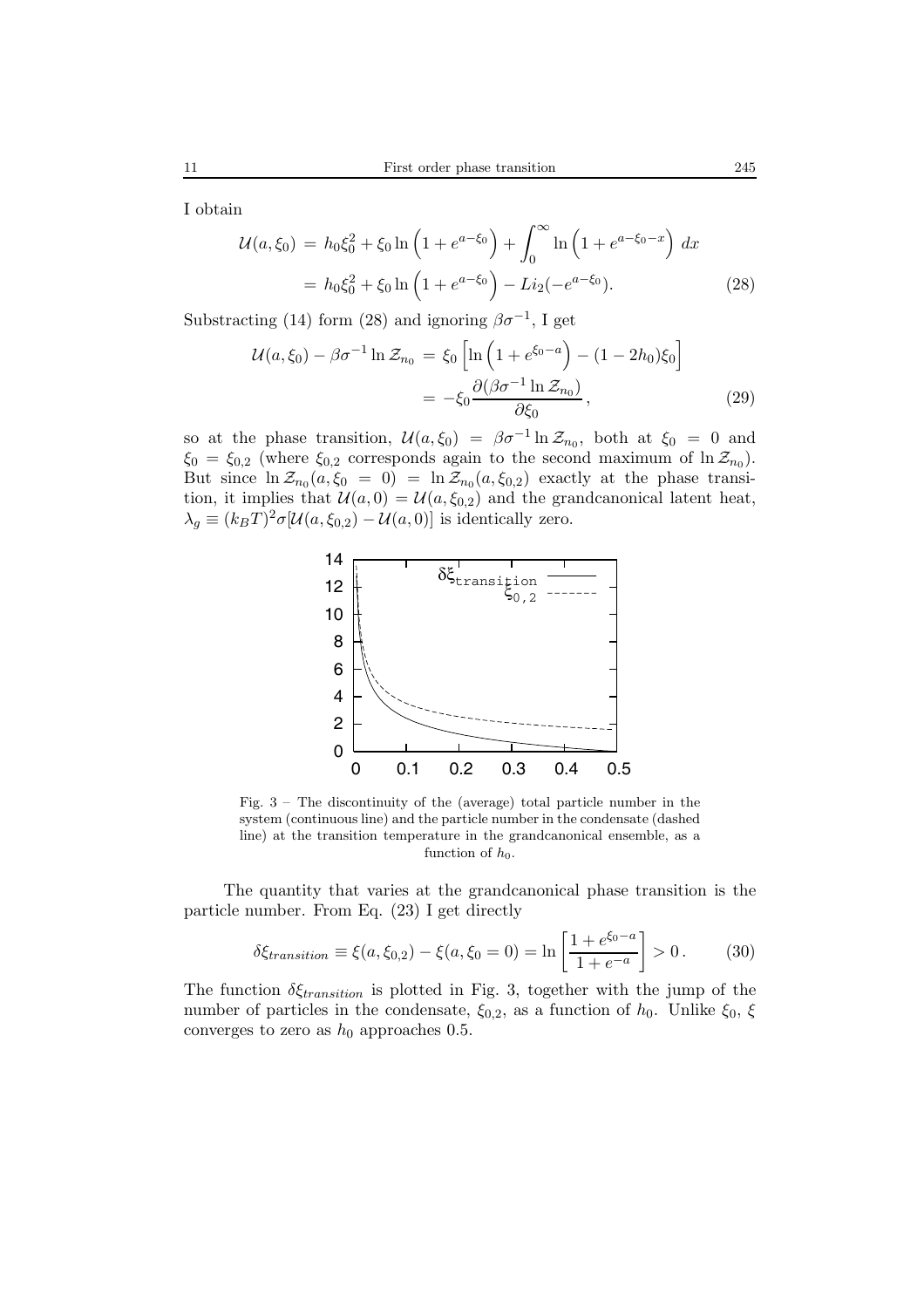#### 3.2. CANONICAL ENSEMBLE

To calculate the latent heat in the canonical ensemble, I replace a in Eq.  $(29)$  with the expression  $(24)$ . In this way I get

$$
\mathcal{U}(\xi, \xi_0) = \xi_0[\xi - \xi_0(1 - h_0)] + \int_0^\infty \ln\left[1 + \left(e^{\xi - \xi_0} - 1\right)e^{-x}\right] dx
$$
  
=  $\xi_0[\xi - \xi_0(1 - h_0)] - Li_2\left(1 - e^{\xi - \xi_0}\right).$  (31)

If I denote by  $\lambda_c$  the latent heat in the canonical ensemble, then

$$
\frac{\beta^2}{\sigma} \lambda_c = \xi_0 [\xi - \xi_0 (1 - h_0)] + \int_0^\infty \ln \left[ \frac{1 + (e^{\xi - \xi_0} - 1) e^{-x}}{1 + (e^{\xi} - 1) e^{-x}} \right] dx. \tag{32}
$$

This adimensional latent heat is plotted in Fig. 4.



Fig. 4 – The latent heat of the canonical ensemble, in units of  $(k_BT)^2 \sigma$ , as a function of the interaction parameter  $h_0$ .

Therefore the phase transition in the canonical system is marked by a discontinuity of the internal energy and a sudden condensation of a finite number of particles.

#### 4. **CONCLUSIONS**

I analysed an interacting system model of constant density of single particle states, which can describe systems of generalised exclusion statistics. I showed that a first order phase transition takes place and this phase transition is the condensation of a finite number of particles on the lowest energy levels. I characterised this transition for the situation when the system can be described as a Fermi gas. In grandcanonical conditions, the phase transition has